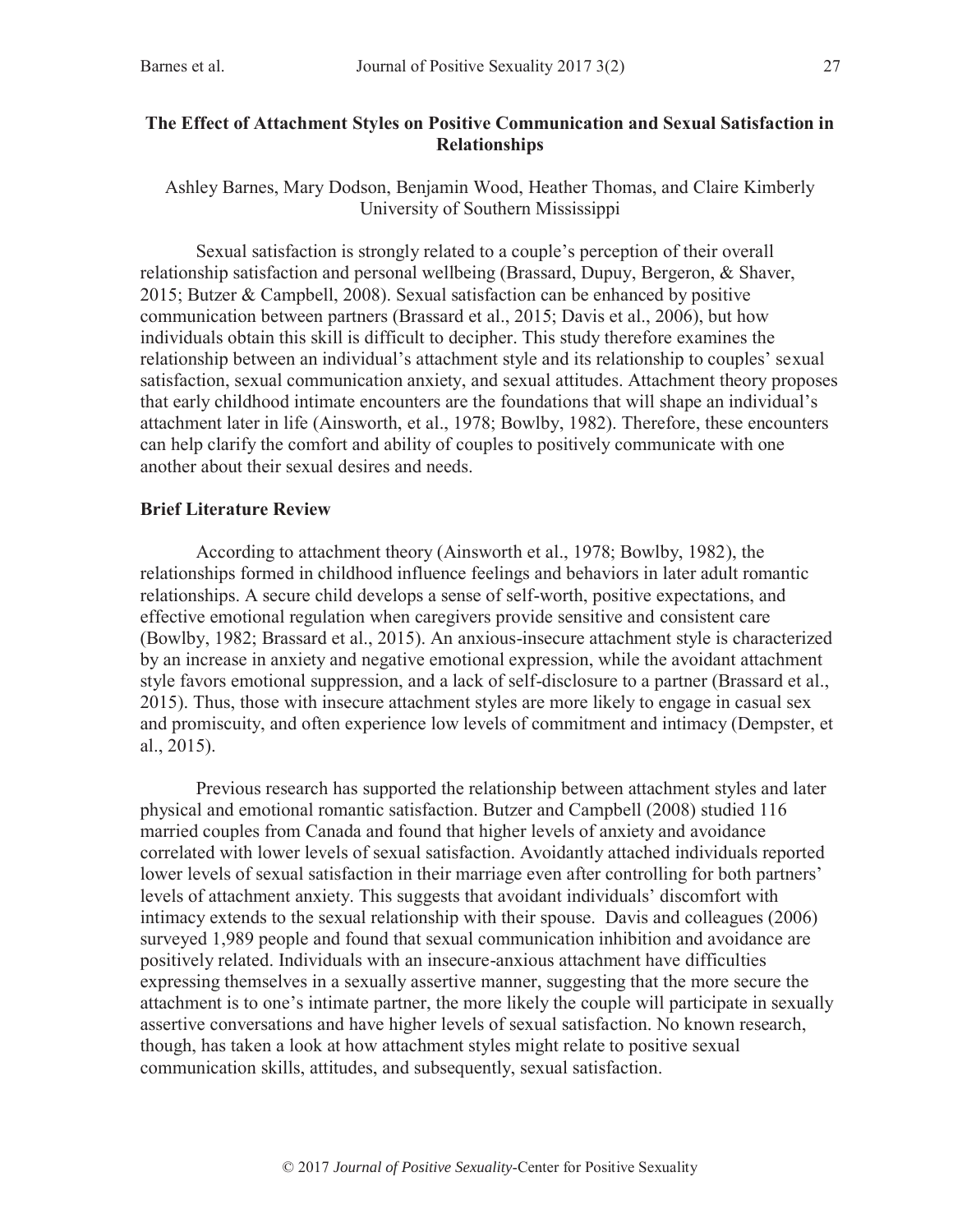# **Method**

# **Participants**

Four hundred and twenty-five subjects voluntarily participated in this research study. Ages ranged from 20 to 76 years old (*M* = 27.81; *sd* = 8.08). Females (*n* = 372; 84.8%) substantially outnumbered males ( $n = 53$ ; 11.3%; no participants selected the "other" option provided for gender identity) in the sample. A majority of the participants were African-American (*n* = 237; 54.7%) followed by Caucasian (*n* = 151; 34.9%), with the final ethnicities (10.4%) being evenly dispersed among Hispanic, Asian, Native American, and other. The most frequent attachment style was found to be the secure attachment style at 132 (31.7%) participants, followed by anxious-avoidant  $(n = 94; 22.5\%)$ , avoidant  $(n = 58;$ 13.9%), and preoccupied  $(n = 40; 9.6\%)$ .

# **Measures**

**Attitudes about sexuality.** The *Brief Sexual Attitudes Scale* (BSAS; Hendrick, Hendrick, & Reich, 2006) was developed as a shorter version of the *Sexual Attitudes Scale* (Hendrick & Hendrick, 1987). Participants respond to the 23-item measurement by rating each item on a five-point Likert scale ranging from *strongly agree* to *strongly disagree*. The BSAS consists of four subscales: permissiveness (casual sex), birth control (responsible sexual practices), communion (relational), and instrumentality (biological aspects and enjoyment). The BSAS has previously shown high alpha values of .70 and greater with test– retest correlations greater than .75 (Hendrick et al., 2006; Kimberly, Werner-Wilson, & Motes, 2013). The sub-scales for the present study resulted in Cronbach alphas of 0.94 for permissiveness ( $M = 24.59$ ,  $sd = 8.38$ ), 0.87 for birth control ( $M = 12.53$ ,  $sd = 2.48$ ), 0.81 for communion ( $M = 18.70$ ,  $sd = 3.63$ ), and 0.84 for instrumentality ( $M = 14.53$ ,  $sd = 4.26$ ).

**Sexual communication.** The *Inhibition of Need Expression Scale* (Davis, Shaver, Widaman, Vernon, Follette, & Beitz, 2006) consists of 9 items that assess anxiety about communicating sexual topics. Participants were prompted to respond using a 9-point Likert scale ranging from *not at all true of me* to *extremely true of me*. Sample questions include "It is easy for me to tell my partner what I need him/her to do to satisfy me sexually" and "Even when I'm really in the mood to have sex, I prefer to wait to let my partner initiate sex". The Cronbach alpha for this study was .71 with a *M* of 69.57 and *sd* of 20.33.

**Sexual satisfaction.** Sexual satisfaction was assessed using the *Physical Satisfaction Scale* (Davis et al., 2006). Ten items were used to measure participants' satisfaction with such items as "Satisfied with the sexual skills of your partner" and "Satisfied with the sexual attractiveness of your partner." Response options range from 1 = *not at all* to 5 = *very much.* The *M* for this study was 39.3 with a *sd* of 8.9; Cronbach alpha was .85.

**Attachment Styles.** As used in other empirical articles (e.g., Kidd, Hamer, & Steptoe, 2011)**,** Batholomew and Horowitz' (1991) definition of secure, preoccupied, avoidant, and anxious-avoidant attachment styles were used to assess participants'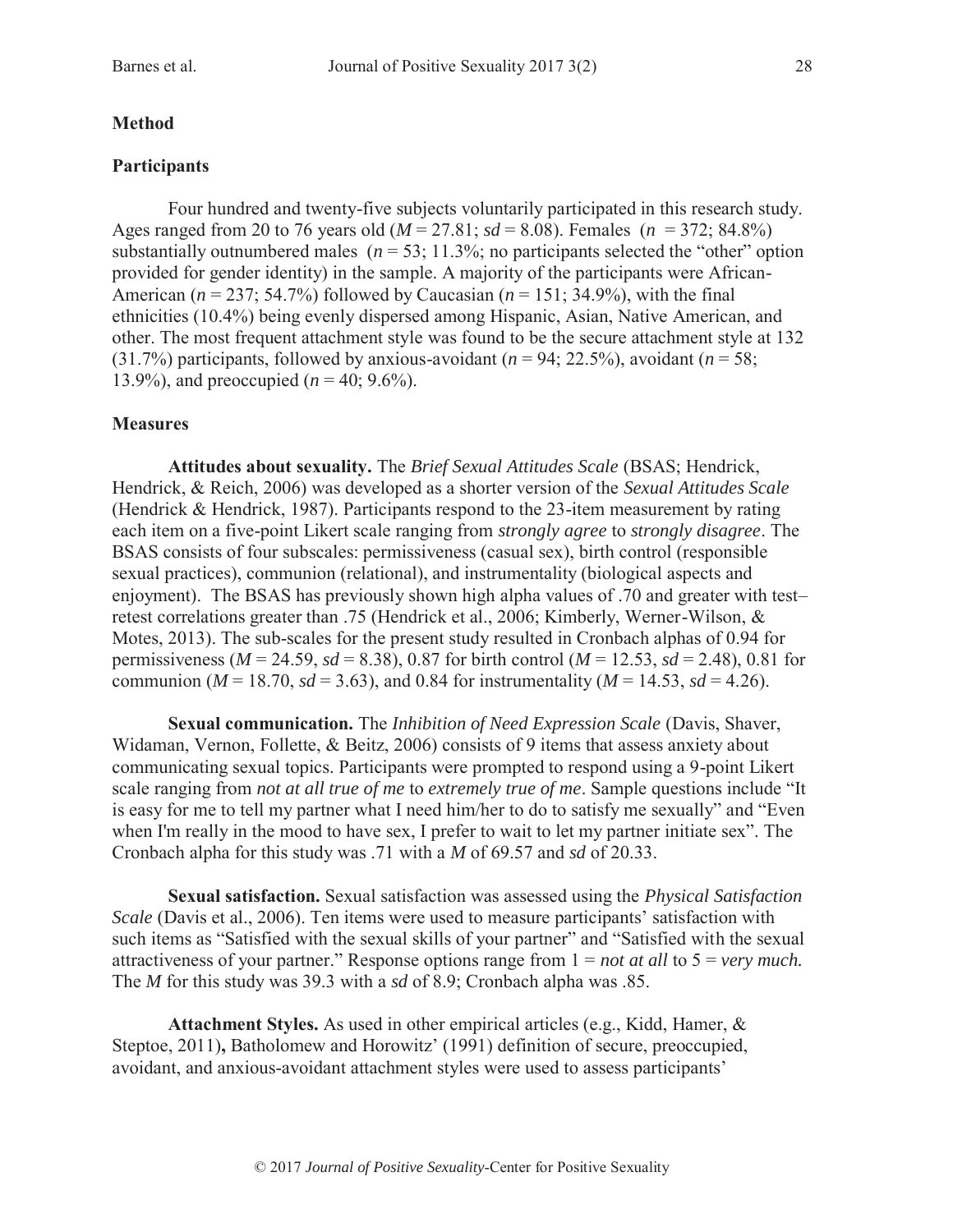attachment styles. Participants were asked to select the style that best described themselves. The description of secure attachment was as follows:

It is easy for me to become emotionally close to others. I am comfortable depending on them and having them depend on me. I don't worry about being alone or having others not accept me.

#### **Procedure**

An Internet survey was created using Qualtrics survey. Participants were recruited from undergraduate and graduate college classes on a southeastern college campus, as well as through outreach on a social media event page. No identifying information was collected in order to protect the subject's confidentiality. The procedures were approved by the authors' Institutional Review Board.

### **Results**

Correlations between variables were tested using Spearman's correlation coefficients (see Table 1). Results indicated that there was a significant, positive correlation between secure attachment style and openness about birth control, sexual communication, and physical satisfaction scale total. Negative relationships were found between physical satisfaction and the preoccupied, anxious-avoidant, and avoidant attachment styles. The preoccupied attachment style was negatively related to instrumental and permissiveness attitudes, while positively related to birth control and communion attitudes. Anxiousavoidant attachment style was negatively related to all of the sexual attitudes with the notable exception of permissiveness. Avoidant attachment style revealed more diversity with a negative relationship between birth control and communion attitudes, but a positive relationship with instrumental and permissive attitudes. Finally, anxiety surrounding communicating about sexual topics was positively related to the anxious-avoidant and avoidant attachment styles, but negatively related to the preoccupied attachment style.

| Variable    | Mean | sd  | <b>Birth</b><br>Control | Communion | Instrumental | Permissiveness | <b>INE</b><br>Total | <b>PSS</b><br>Total |
|-------------|------|-----|-------------------------|-----------|--------------|----------------|---------------------|---------------------|
| Secure      | .32  | .47 | $.102*$                 | $.149**$  | .090         | .069           | $-.005$             | $.141**$            |
|             |      |     |                         |           |              |                |                     |                     |
|             |      |     |                         |           |              |                |                     |                     |
| Preoccupied | .10  | .30 | .062                    | .080      | $-.044$      | $-.059$        | $-.023$             | $-.061$             |
|             |      |     |                         |           |              |                |                     |                     |
| Anxious-    | .23  | .42 | $-.010$                 | $-.074$   | $-.037$      | .038           | .006                | $-.059$             |
|             |      |     |                         |           |              |                |                     |                     |
| Avoidant    |      |     |                         |           |              |                |                     |                     |
|             |      |     |                         |           |              |                |                     |                     |
|             |      |     |                         |           |              |                |                     |                     |
| Anxious     | .14  | .35 | $-.028$                 | $-.085$   | .066         | .090           | .048                | $-.022$             |
|             |      |     |                         |           |              |                |                     |                     |

Table 1. *Means, Standard Deviations, and Intercorrelations for Independent and Dependent Variables.*

\*\* Correlation is significant at the 0.01 level (2-tailed).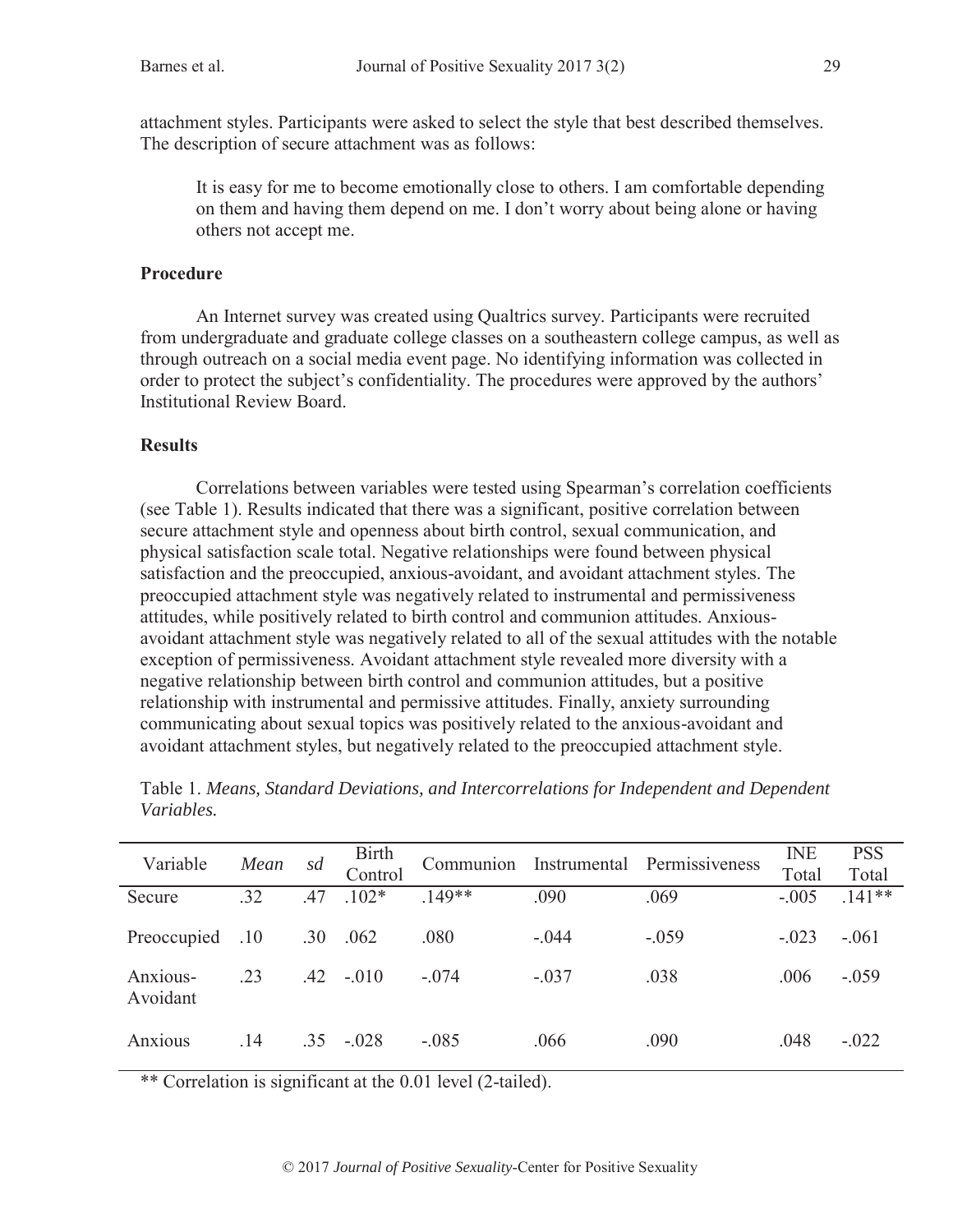A one-way between-groups analysis of variance was conducted to explore the impact of attachment styles on physical satisfaction, sexual attitudes, and sexual communication. There was a statistically significant difference at the  $p < .05$  level in secure attachment styles with physical satisfaction  $[F(1, 424) = 7.01, p = .008]$  and the subscale scores of birth control  $[F (1, 424) = 4.15, p = .04]$  and communion  $[F (1, 424) = 8.96, p = .003]$ . Despite reaching statistical significance, the actual difference in mean scores between the groups was quite small (effect sizes--measured by eta-square--resulting in .02, .01, .02 respectively). No other significant findings resulted from this test.

### **Discussion**

The most significant associations found in this study were positive correlations and statistical differences between secure attachment style and communion, birth control, and physical satisfaction, suggesting that couples with more secure attachments are able to achieve, and desire, deeper intimacy with their partner, bringing greater closeness to their relationship. Higher avoidance and anxiety are related to greater levels of dysfunction in overall functioning, desire, and satisfaction. Thus, contrary to expectations, the results surrounding the insecure attachment styles varied in the degree of communication anxiety and perceptions of sexuality. Anxious-avoidant attachment styles were positively related to sexual communication anxiety while the avoidant attachment styles appeared uncomfortable with intimate discussions and vulnerable disclosures, which may explain their greater sexual communication anxiety. Furthermore, anxious-avoidant attachment styles were negatively associated with communion while preoccupied individuals reported lower scores on permissiveness. Although not found to be significant, these results suggest that when a couple's presenting problem is sexual dysfunction, those in a helping profession could benefit from assessing a couple's attachment style and address barriers to intimacy in order to effectively treat the couple's sexual dissatisfaction.

### **Limitations and Further Research**

Several limitations of the present study should be mentioned. The study used a crosssection of individuals rather than analyzing couples, thus the attachment style of only one partner was received. This limitation does not give insight on the potential difference in attachment styles between partners and might explain the lack of significant relationships. Further research on a more diverse sample may create a clearer picture of how attachment styles affect overall sexual satisfaction. It would be difficult to generalize results based on gender or ethnicity alone because of an underrepresentation of other ethnic groups and overrepresentation of females. The cultural demographic recruited from a southeastern college created the possible effect of conservative values overtly and covertly applied to the self-report instrument relaying information on sexual behavior, sexual satisfaction, and communication about sex. Finally, due to the need for reducing the size of the overall measurement, the present study only used four questions to assess for attachment style. Future studies should use more detailed assessment tools to fully understand respondents' attachment style and could focus on possible mediators between insecure attachment styles and sexual attitudes, in order to explain the findings between preoccupied attachment and permissive sexuality.